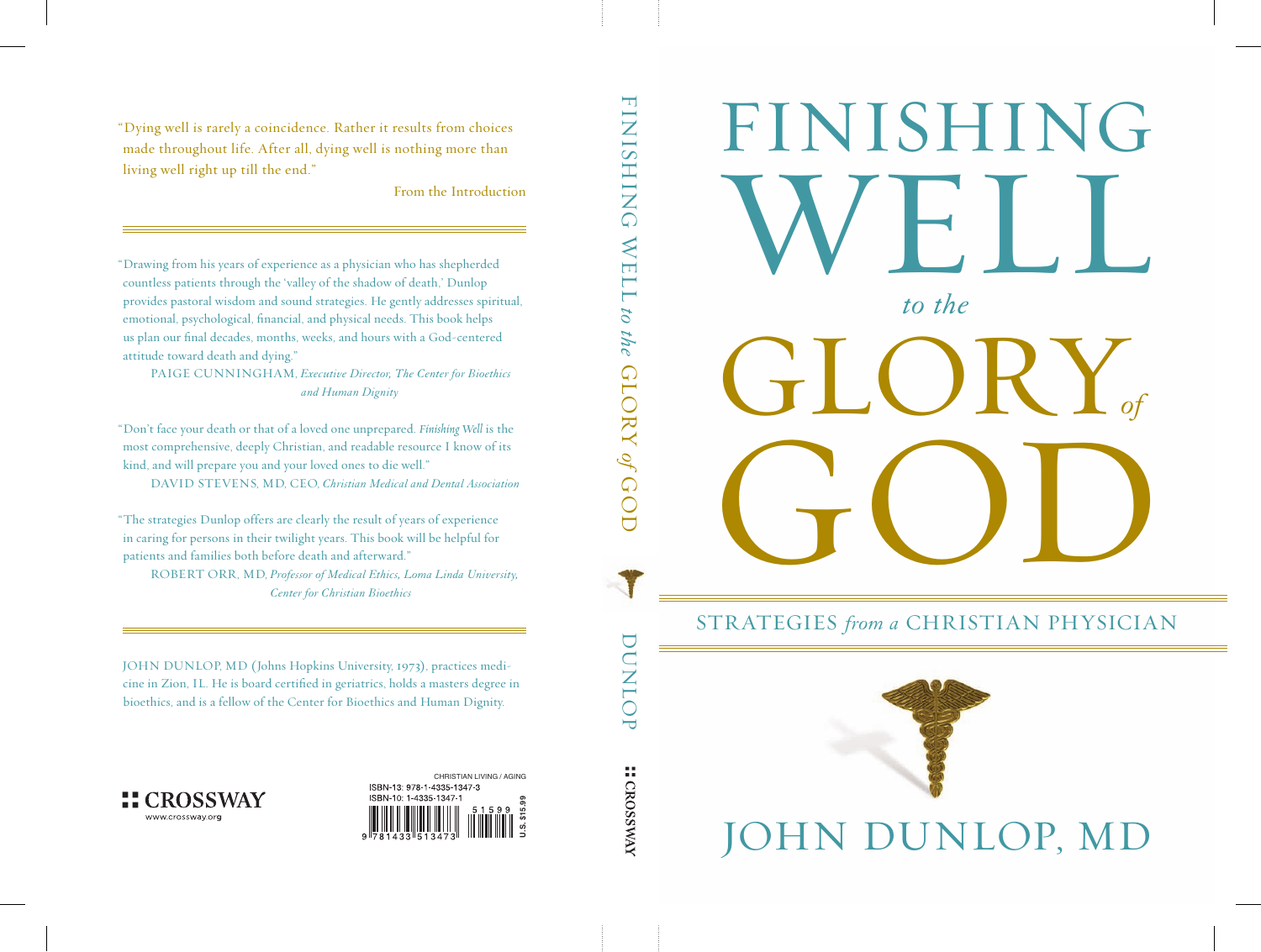*Finishing Well to the Glory of God: Strategies from a Christian Physician* Copyright © 2011 by John Dunlop Published by Crossway 1300 Crescent Street Wheaton, Illinois 60187

All rights reserved. No part of this publication may be reproduced, stored in a retrieval system, or transmitted in any form by any means, electronic, mechanical, photocopy, recording, or otherwise, without the prior permission of the publisher, except as provided for by USA copyright law.

Interior design and typesetting: Lakeside Design Plus Cover design: First printing 2011 Printed in the United States of America

Unless otherwise indicated, Scripture quotations are from the ESV® Bible (*The Holy Bible, English Standard Version*®), copyright © 2001 by Crossway Bibles, a publishing ministry of Good News Publishers. Used by permission. All rights reserved.

Scripture references marked NIV are from the HOLY BIBLE, NEW INTERNATIONAL VERSION®. Copyright © 1973, 1978, 1984 Biblica. Used by permission of Zondervan. All rights reserved. The "NIV" and "New International Version" trademarks are registered in the United States Patent and Trademark Office by Biblica. Use of either trademark requires the permission of Biblica.

Trade Paperback ISBN: 978-1-4335-1347-3 PDF ISBN: 978-1-4335-1348-0 Mobipocket ISBN: 978-1-4335-1349-7 ePub ISBN: 978-1-4335-2413-4

#### **Library of Congress Cataloging-in-Publication Data**

Dunlop, John, 1947– Finishing well to the glory of God : strategies from a Christian physician / John Dunlop. p. cm. Includes bibliographical references (p. ). ISBN 978-1-4335-1347-3 (tp) 1. Death—Religious aspects—Christianity. I. Title. BT825.D785 2011 248.8'6—dc22

2010036246

Crossway is a publishing ministry of Good News Publishers.

|  |  |  |  |  |  | VP 22 21 20 19 18 17 16 15 14 13 12 11                     |  |
|--|--|--|--|--|--|------------------------------------------------------------|--|
|  |  |  |  |  |  | 14   13   12   11   10   9   8   7   6   5   4   3   2   1 |  |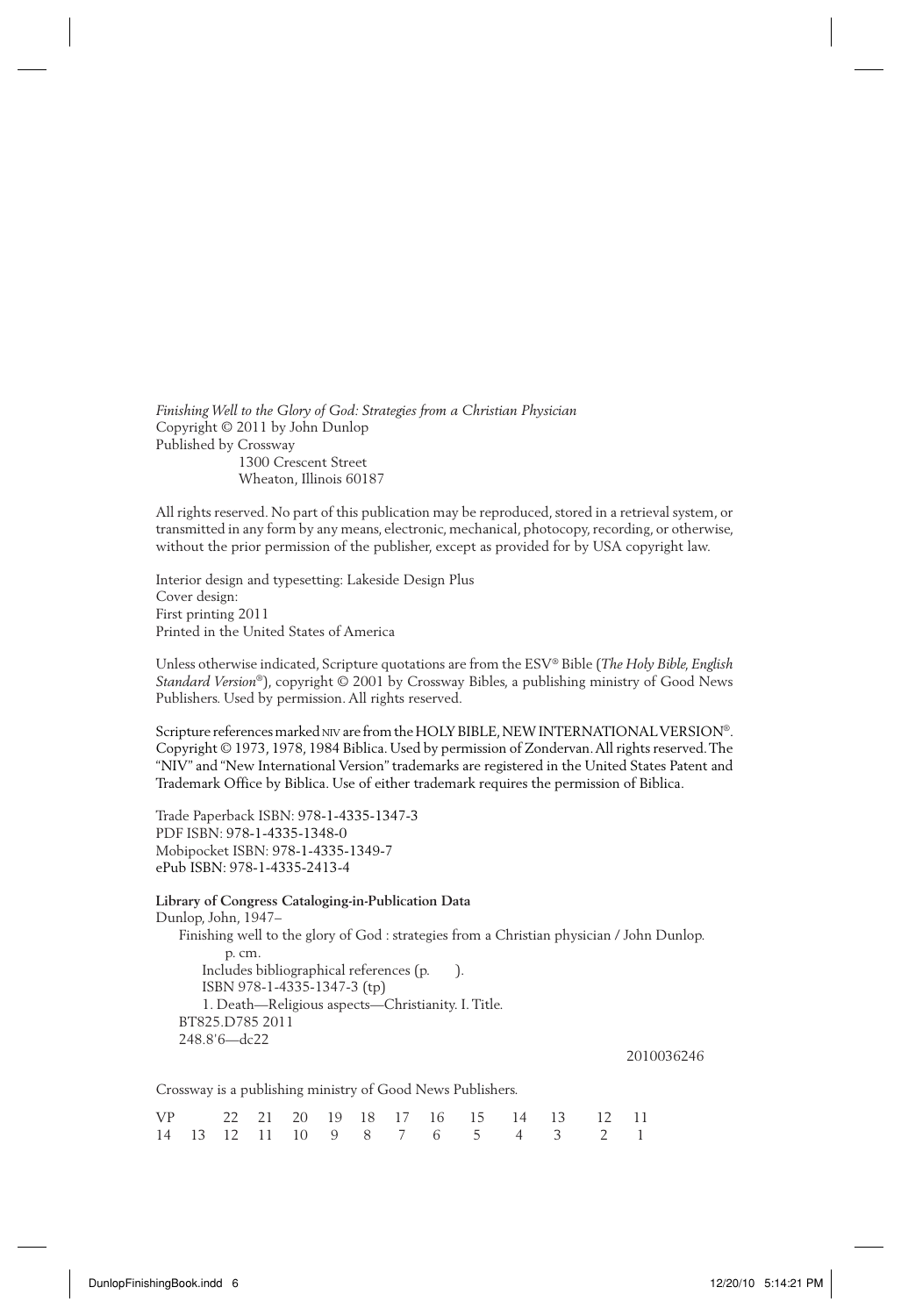## **Contents**

|                       | Introduction                                    | 11  |
|-----------------------|-------------------------------------------------|-----|
| Strategy 1: Live Well |                                                 | 21  |
|                       | Strategy 2: Let Go Graciously                   | 35  |
|                       | Strategy 3: Treasure God's Love; Love Him       |     |
|                       | in Return                                       | 59  |
|                       | Strategy 4: Grow through Adversity              | 71  |
|                       | Strategy 5: Embrace a Biblical View of Life     |     |
|                       | and Death                                       | 89  |
|                       | Strategy 6: Complete Your Agenda                | 105 |
|                       | Strategy 7: Make Appropriate Use of Technology  | 123 |
|                       | Strategy 8: Changing Gears from Cure to Comfort |     |
|                       | Care                                            | 139 |
|                       | Strategy 9: Rest in Jesus                       | 165 |
|                       |                                                 |     |
|                       | Appendix 1: Maintain Your Health                | 187 |
|                       | Appendix 2: Examples of Technology              | 191 |
|                       | Appendix 3: Advice for Survivors                | 201 |
|                       | Recommended Reading                             | 209 |
|                       | <b>Notes</b>                                    | 213 |
|                       | Index                                           | 219 |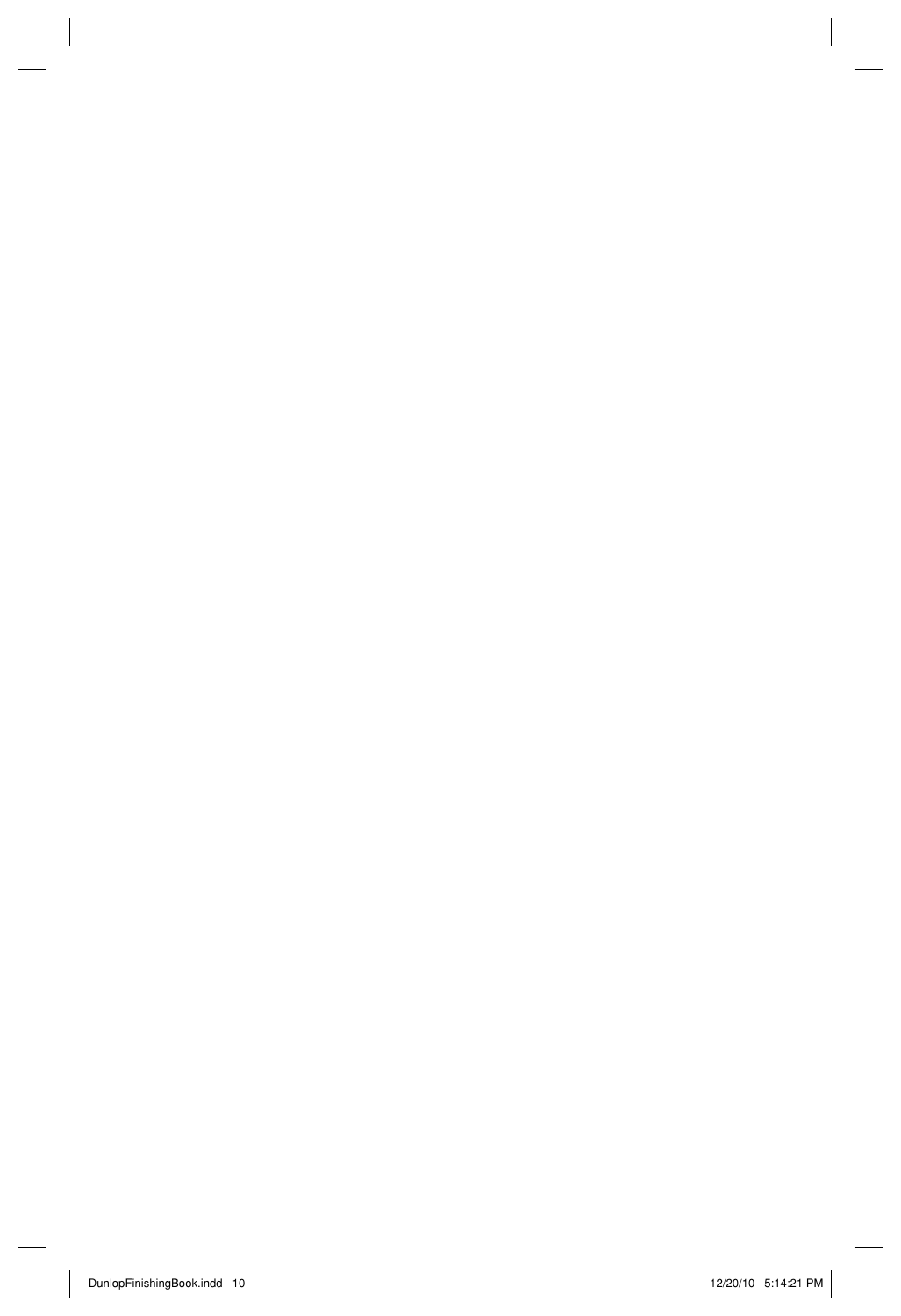### Introduction

Jeb would have been considered a Christian statesman. Having realized God's great love for him at an early age, he had learned that his greatest passion was allowing God to be glorified. He had been a leader in his church and founder of a major international Christian mission. But he had been a diabetic for many years, and over his last five years he developed severe heart disease. Jeb had bypass surgery twice, and decided not to go through it again. He knew that he had lived a full life, but that soon God would call him home. Jeb had begun to let go of his attachments to his life and was longing to see his Lord in heaven. One Sunday he was admitted to intensive care with a major heart attack. By Monday afternoon it was clear that he was dying. I went to see him that evening. Upon reviewing his status, I told him that his heart was failing rapidly and he would not likely live out the night. Thankfully, he was fully alert and coherent. His response was unforgettable. He took my hand and said, "John, thank you for being so candid. I would like to ask for three things. First, the visiting policies of this hospital stink. My wife and daughters are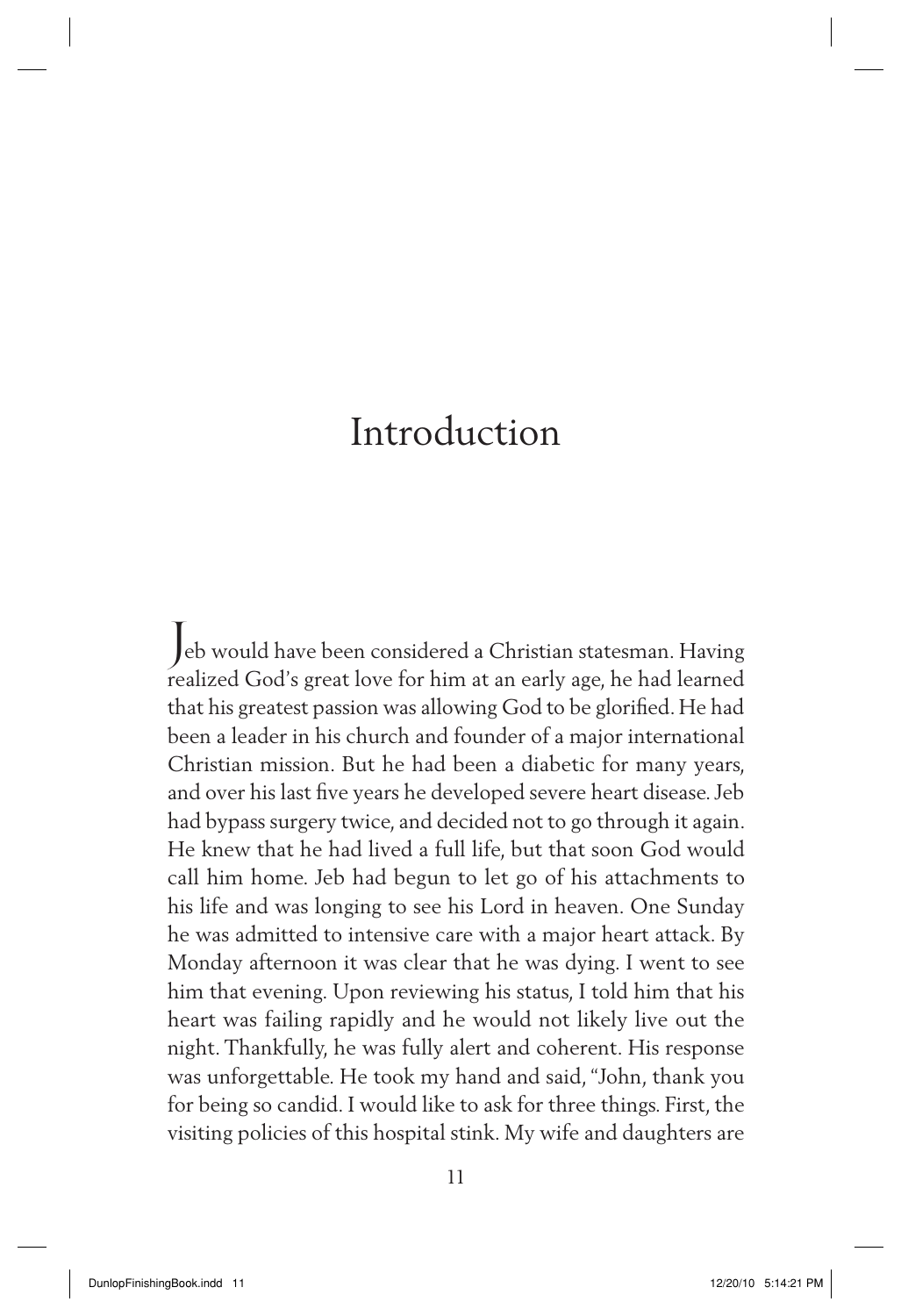in the waiting room, and I would like them to come back here with me—now! Second, as you know, I have been a diabetic for many years and I have watched my diet, but could you get me a piece of chocolate cake with chocolate icing? Third, I have not been able to have a cup of real coffee for some time and wonder if you would let me have one." With tears in my eyes, I agreed to all of his requests. His family came right in. He fully enjoyed his cake and coffee, and shortly after finishing them he said goodbye to his wife and daughters, laid his head on his pillow, and died. There was no fight to the finish; he simply rested in Jesus. He had lived his life for God's glory, and he came to the end of life to the glory of God.

I later saw a cartoon that will be forever imprinted on my mind. It showed an older fellow walking up to the pearly gates with a tube hanging from every orifice of his body. His comment to St. Peter was, "Sorry I'm late, but they kept me on life support for two weeks!" The point was well made.

I have practiced internal medicine for over thirty years with a special interest in geriatrics. As a result I sign a lot of death certificates. As I do the paperwork, I do some reflecting. I ask myself, Was this a good death? Were we aggressive enough? Or were we too aggressive? Was the patient prepared? Was the family ready? Because I have had the privilege of taking care of many like Jeb who had faith in Jesus, I have pondered other questions, such as, Is there a distinctively Christian way to come to the end of life? How do we finish well to the glory of God, assuring that death is an affirmation of faith, consistent with the gospel? These are critical questions, ones which we would do well to consider.

One thing I have learned is that dying well is rarely a coincidence. Rather it results from choices made throughout life. After all, dying well is nothing more than living well right up till the end. Deliberate planning for our final days is not a priority of our culture. But we need it today more than ever. The way we approach the end of life is rapidly changing. We are often forced to make difficult medical decisions during times of crisis. Many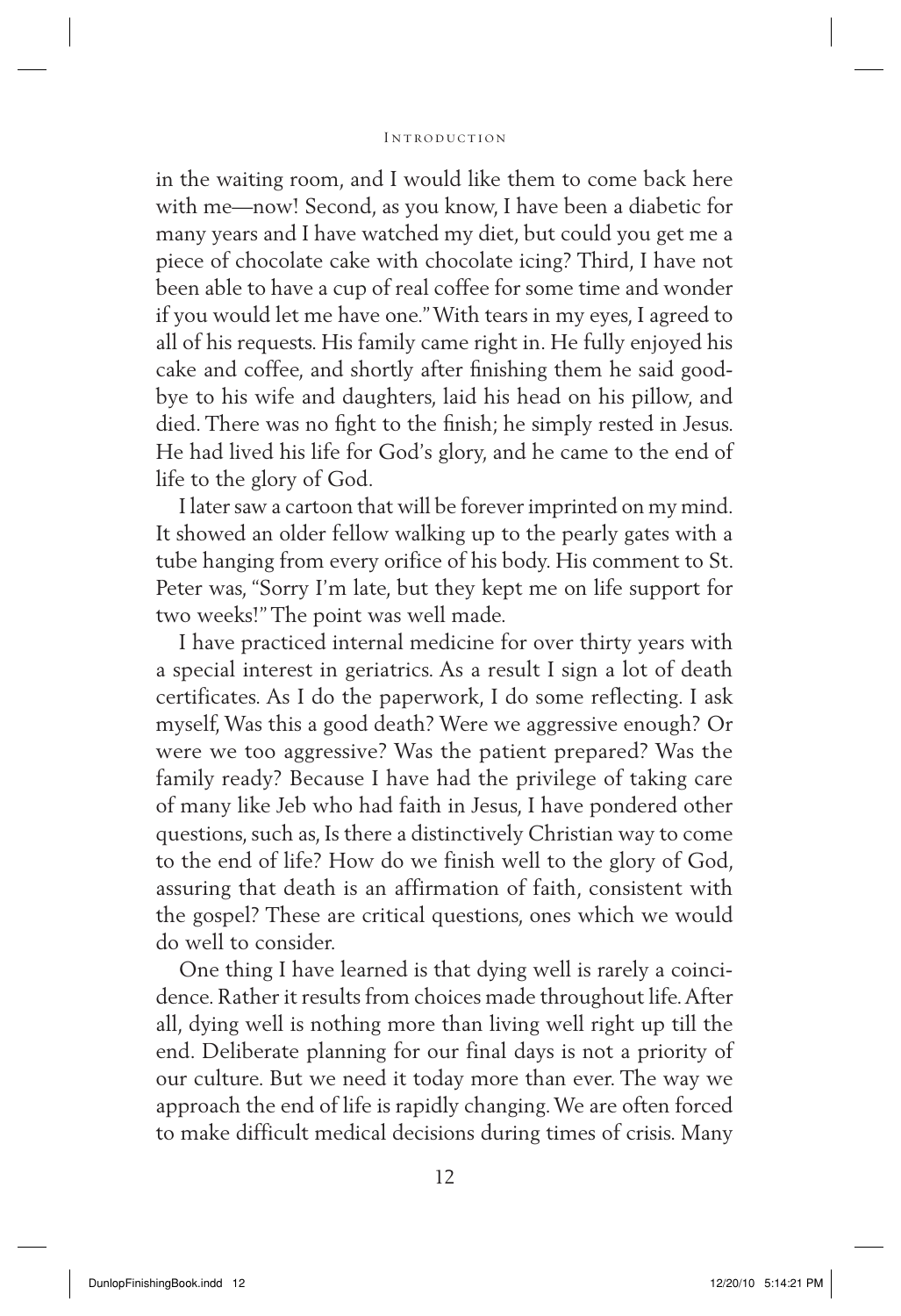of the options we have available now would have been science fiction less than a generation ago. It is impossible to anticipate what specific situations we will face down the line, but our values will determine whatever decisions we come to. It has been my experience that if we carefully think through the values that will inform future choices, we will spare ourselves and our loved ones the risk of making wrong decisions under duress. One of my goals, for you who read this book, is to help you define the values that will determine your approach to the dilemmas you will face toward the end of life. I trust that you will come to understand that the greatest value we can have is that God ought to be glorified.

The realities of modern medicine present potential problems of two sorts: choosing too much of the available technology or choosing too little. If we are unduly aggressive at the end of life, death, instead of being a peaceful resting in Jesus, will become a technological fight to the finish. On the other hand, if we forgo what could be truly effective interventions, we may not prove to be good caretakers of the life God has entrusted to us. This is particularly true when we are faced with the possibilities of physician-assisted suicide and euthanasia. Clearly we need balance. We should pursue treatment, when possible, to honor life. Yet, we should not resist God when it appears that he has willed life to end.

These issues have prompted me to think a lot about how to help my patients prepare to finish life well. I realized some time ago that the amount of material I would have to share with them was much more than I could cover in an office visit; it would actually fill a whole book. That is what led me to write *Finishing Well to the Glory of God.* I write this book from several perspectives. First, I write as a Christian, and the longer I live, the more convinced I am that God alone is the source of all true joy and fulfillment. Second, I write as a physician; third, as a son who has seen his parents go through their later days; and finally I write as a cancer survivor who in his sixties is confronting some of the issues of aging myself.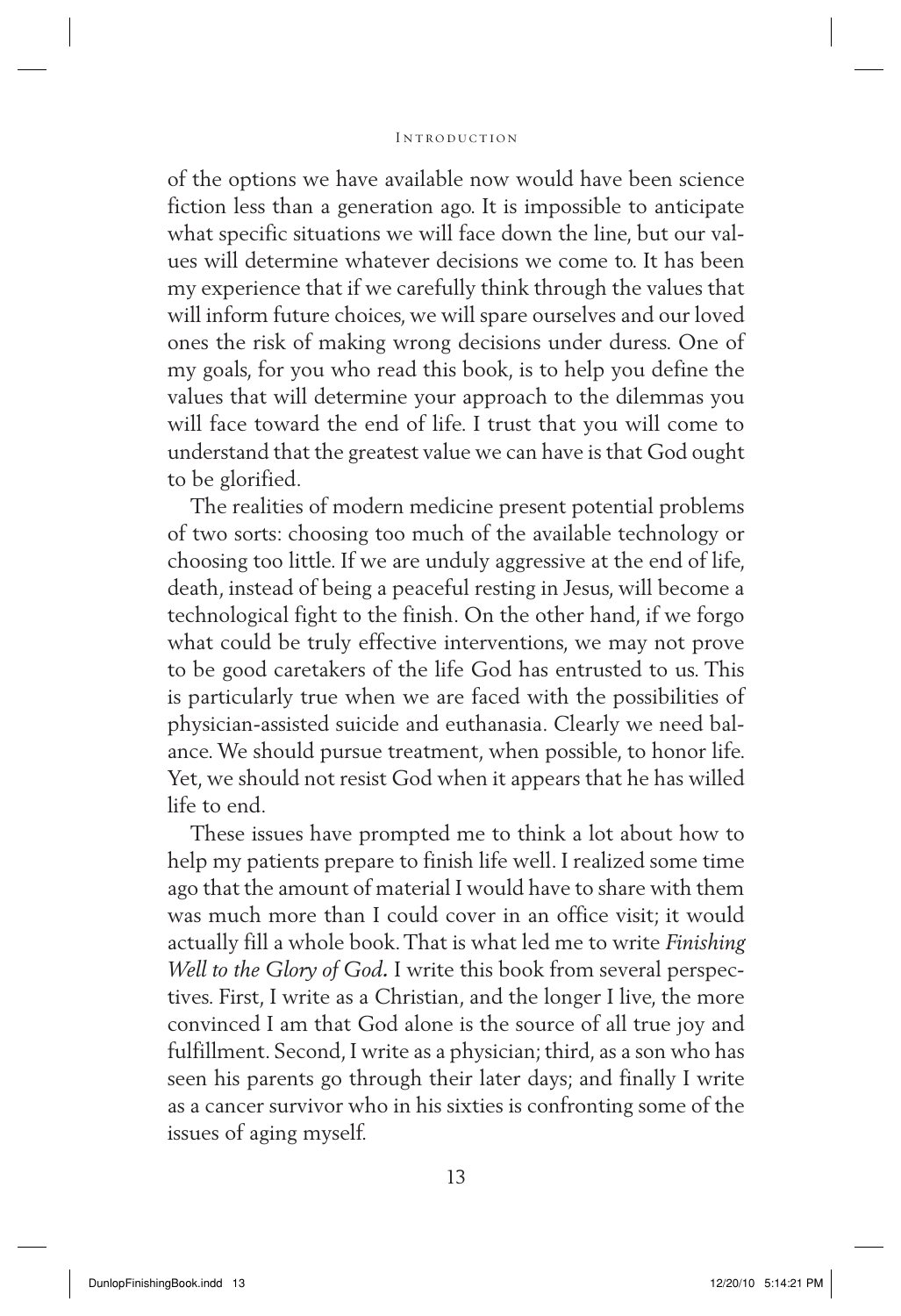#### **Strategies from a Christian Physician**

*Finishing Well to the Glory of God* is written from an explicitly Christian perspective. Here I need to make three comments.

First, while being a book *about* Christians, this is not exclusively a book *for* Christians. If one is considering the validity of the Christian faith, it is essential to reflect on a Christian view of the end of life. Christianity, after all, is the only major world religion based on the death of its founder. Yet it is not Christ's death but the fact that he rose from the dead that gives his followers a uniquely triumphant view of the end of life. For the Christian, death is not so much an end but a beginning. I have embraced this hope for most of my life. It is, therefore, difficult for me to put myself in the intellectual position of a non-Christian. But, if I were doing an honest investigation in the marketplace of the world's religions, I would first want to examine their bases for claiming to be true. Then, I would want to know how the religion would help me not only to live but also to die. Finally, I would want to consider what sort of experience the religion promised after death.

Christianity tells adherents that death leads a believer immediately into the presence of God with the expectation of a continued relationship with many of the things and people enjoyed on earth. Furthermore, followers of Jesus can know their eternal future with surety before death, for entrance into heaven is not based upon good works but upon what Jesus accomplished when he died in their place. A Christian has stopped trying to earn God's favor and is simply willing to accept what Jesus has done. Most impressively, Christianity teaches that the relationship we will experience with God for all of eternity will fulfill the deepest longings of our beings. This is not the extinction of desire as so many Eastern religions teach but its fulfillment. If you do not consider yourself a Christian, this book will be valuable because many of the strategies apply whether you are a Christian or not, and it will allow you to evaluate basic Christian beliefs about life and death.

A second thought about my Christian perspective is that I do not claim dogmatically that my application of Christian truth is the only one. Many of the issues I write about are far too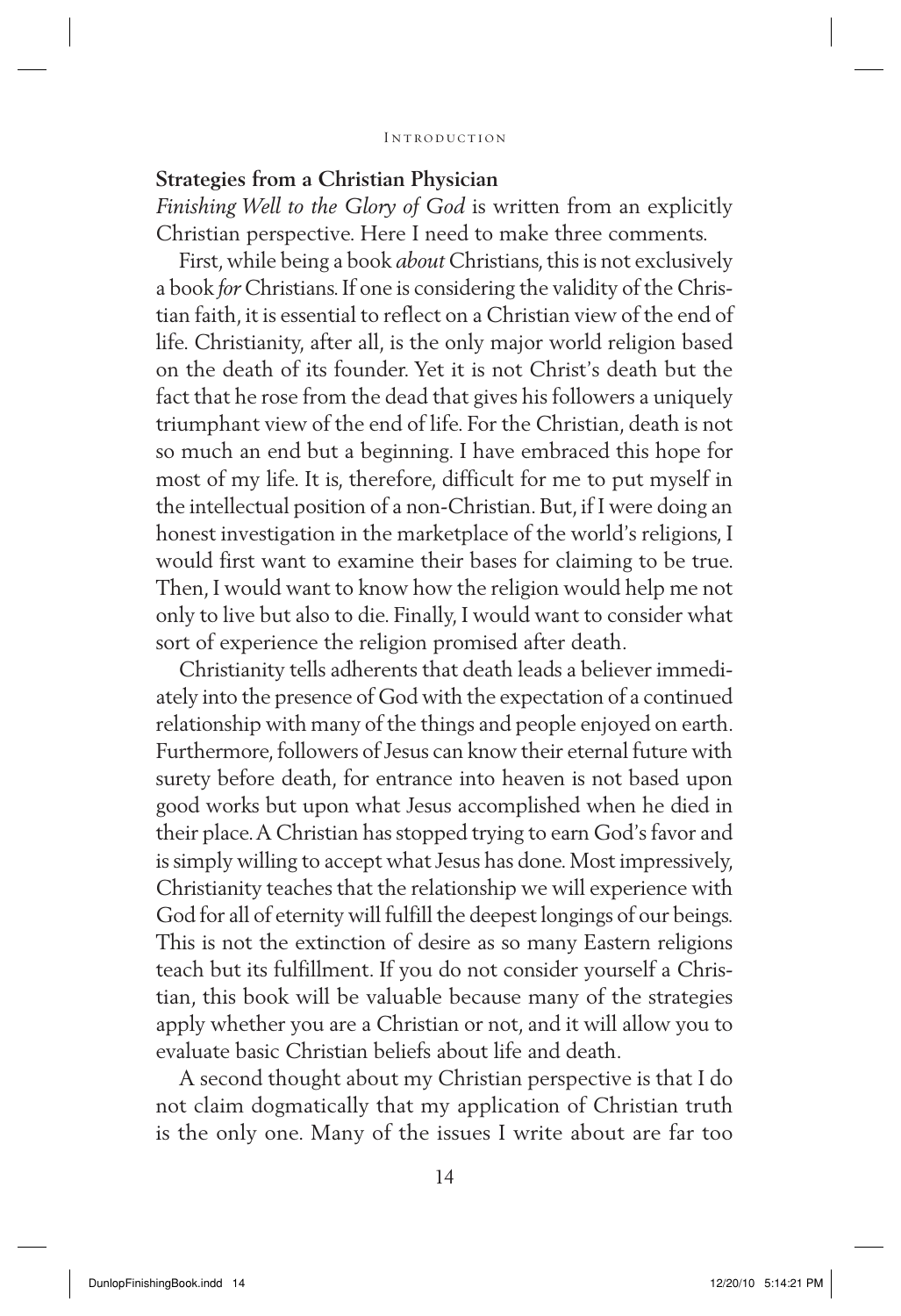#### Introduction

complex, and the latitude we find in the Bible is far too broad, for me to claim to have the only approach to the end of life. I believe though, that my approach is consistent with biblical truth and can be practically applied in the complex medical world we face today.

A third comment is that I understand and appreciate that there are cultural biases on these issues. My background would be categorized as white, middle class, and suburban. Though I have sought to reach into the city and to cultivate deep friendships in the African-American and Asian communities, I am still keenly aware of my biases. I have tried to distinguish those opinions that are truly Christian from those that are merely cultural.

#### **Sources**

God has graciously given me a number of sources from which I have learned these strategies.

First, my patients: I have had the joy of serving a host of amazing people over the years. Many have been Christians, others have not. I have seen many die well from both groups. They have shown courage and kindness in the face of death. You will read many of their stories. I have altered names and many details to protect their anonymity. In some instances I tell an anecdote that is a composite of several stories. Some of the histories are hypothetical.

Second, but most important, the Scriptures: in them I find truth and wisdom. I quote them freely, but I do so committed to the fact that any passage of Scripture must be read and studied in the context of the whole. It is dangerous when we think our own good thoughts and then turn to the Scriptures to prove our point. I try not to do that, intending instead to have my thinking flow out of the wisdom of the whole Bible. It is my intention to use the biblical quotes as examples, not just as a means of proving my point.

Third are a host of authors and friends who began wrestling with these issues long before I did. Some are theologians, some medical professionals, all of them very wise people. I have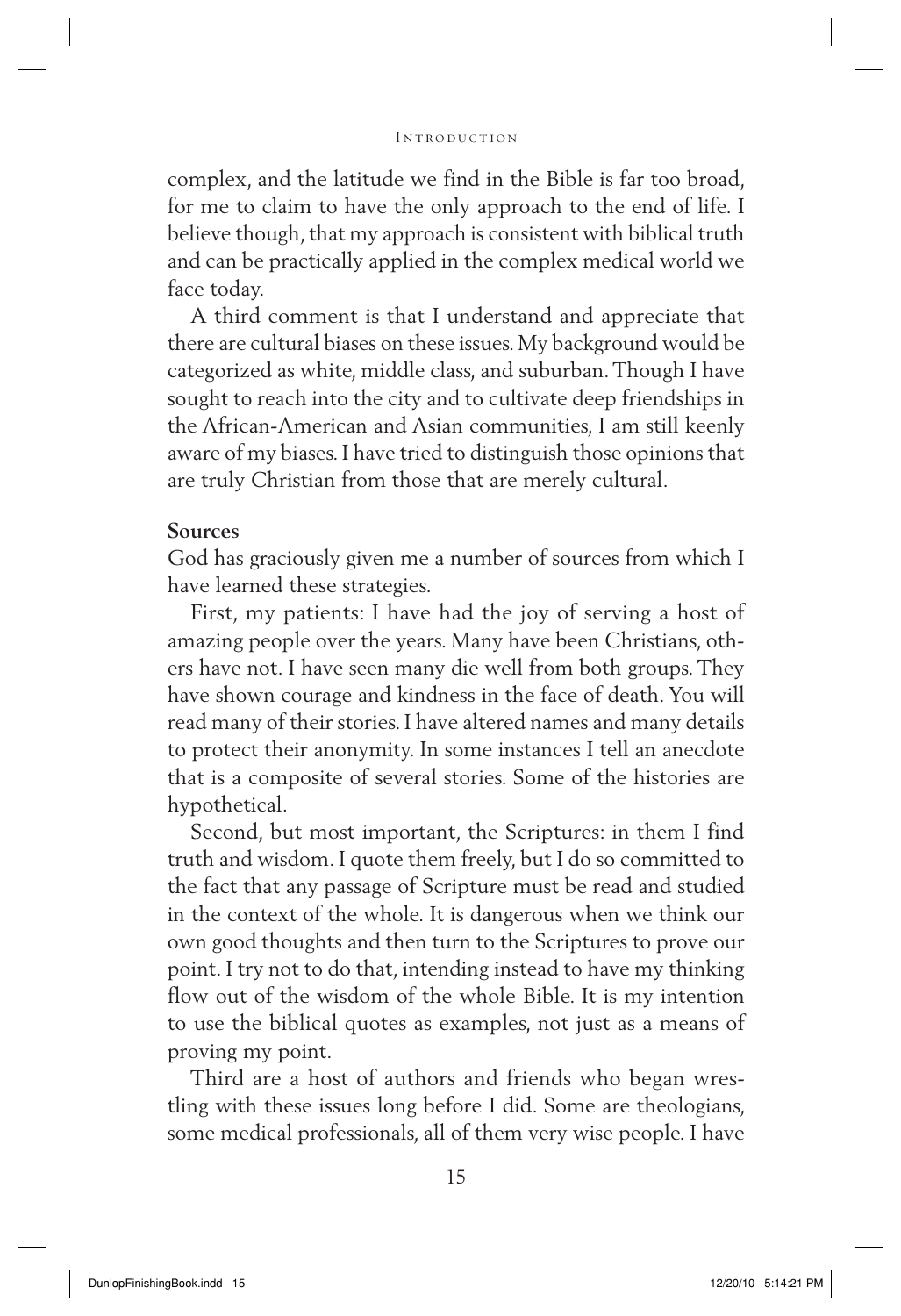attempted to give them credit when I cite specific material, but I acknowledge that it is not possible to give due recognition for the little things I have picked up along the way. One person I particularly want to recognize is Charles Sell. "Chick" is a retired seminary professor and experienced writer who holds a doctorate in Systematic Theology. After reviewing some of my notes, he befriended me and generously offered to assist in my writing. Chick has made numerous contributions to most of these strategies. In particular he wrote the sections on grief in strategy 2 and appendix 3. The other individual who deserves special appreciation is Tara Davis, on behalf of Crossway, who has carefully edited this manuscript.

#### **Finishing Well to the Glory of God**

Before I introduce the strategies to finish life well, I need to explain what I mean by the phrase "finishing well." Some say it means being happy, pain free, and contented throughout life. Many desire to maintain their dignity and to have enjoyable times with their families and loved ones. These are reasonable goals, but Scripture presents a uniquely Christian approach to the end of life. Consider this:

As it is my eager expectation and hope that I will not be at all ashamed, but that with full courage now as always Christ will be honored in my body, whether by life or by death. For to me to live is Christ, and to die is gain. (Phil. 1:20–21)

Paul, the apostle, had a God-centered view of life. He longed for God to be honored in his life right up to the end. Upon death he looked forward to being in God's presence, where he knew that Christ would be honored all the more.<sup>1</sup> Finishing life well means that God is glorified in our lives till the moment of our deaths and then by the legacy we leave behind.

#### **Overview of Strategies**

A summary of the nine strategies will enable you to appreciate the end-of-life issues we deal with and help you sense the impor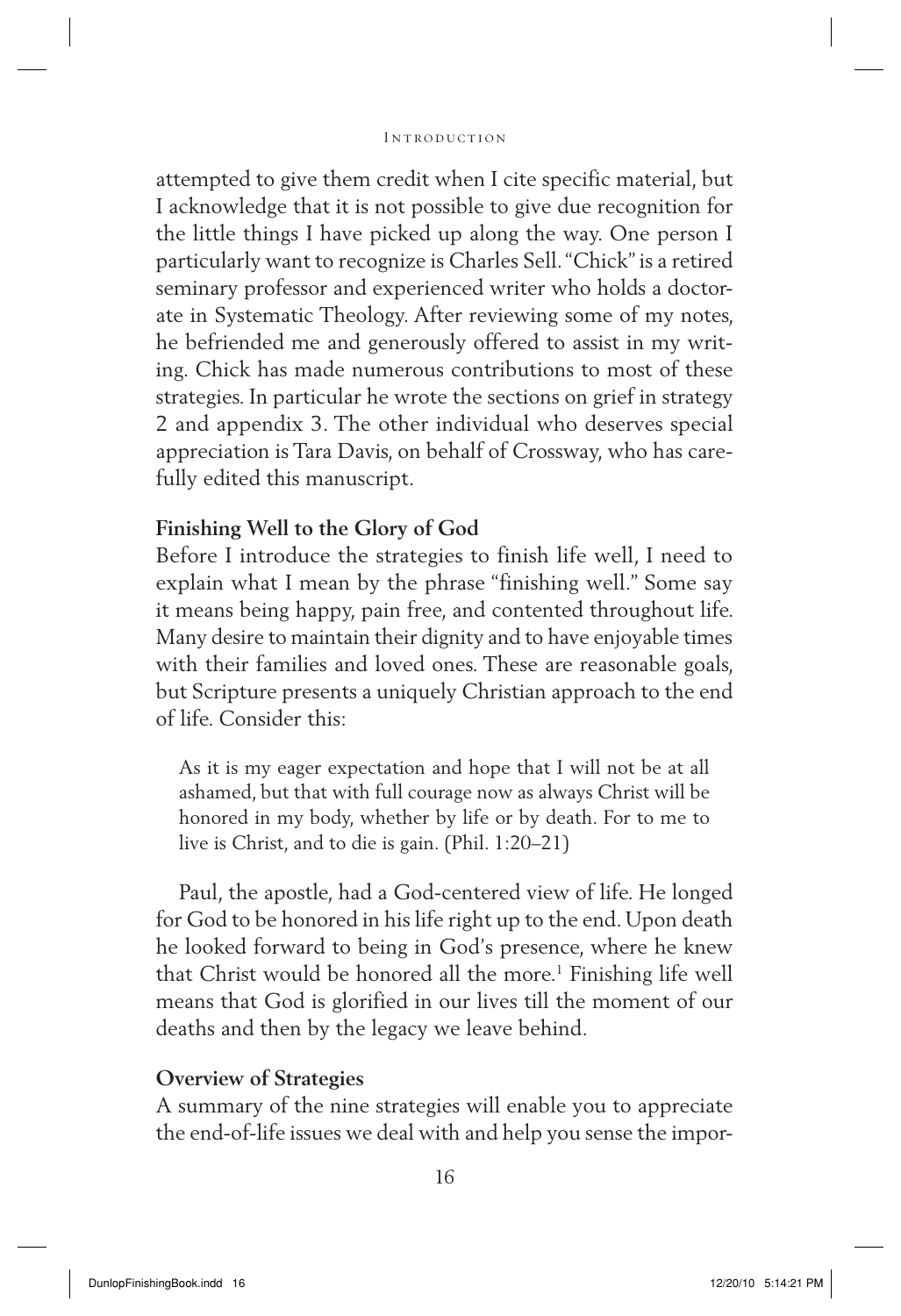tance of preparing to face them. Each strategy begins with a list of questions designed to prime your thinking before you read. If you are in a group and discussing *Finishing Well* together, these questions may serve to kick off your discussion.

#### *Strategy 1: Live Well*

*Finishing Well* begins with advice on how to live life well near the end. I encourage you to recognize your God-given value while keeping your focus on serving others and maintaining your health.

#### *Strategy 2: Let Go Graciously*

This strategy explains how to let go of some of the things and values of this world in order to more fully embrace eternal life. I try to be sensitive, recognizing how difficult some of these transitions are. I discuss the essential role of hope as we face the end of life, emphasizing that our hope must be in God and not in this world.

#### *Strategy 3: Treasure God's Love; Love Him in Return*

In this section, I demonstrate how having an inner experience of God's love will result in a passion for God and godliness as well as a longing for heaven and our resurrected bodies. This longing will transform our attitudes toward the end of life. I show how Christians can have the ultimate joy they were designed to experience.

#### *Strategy 4: Grow through Adversity*

This chapter explains how suffering, far from being meaningless, can be productive. It helps us understand a God-centered perspective on some of the challenges of the end of life including pain, suffering, and dementia.

#### *Strategy 5: Embrace a Biblical View of Life and Death*

A biblical view of life is much more than our existence here on earth. Death is not a part of God's original good creation but is at root a punishment for sin. It is therefore an enemy. But now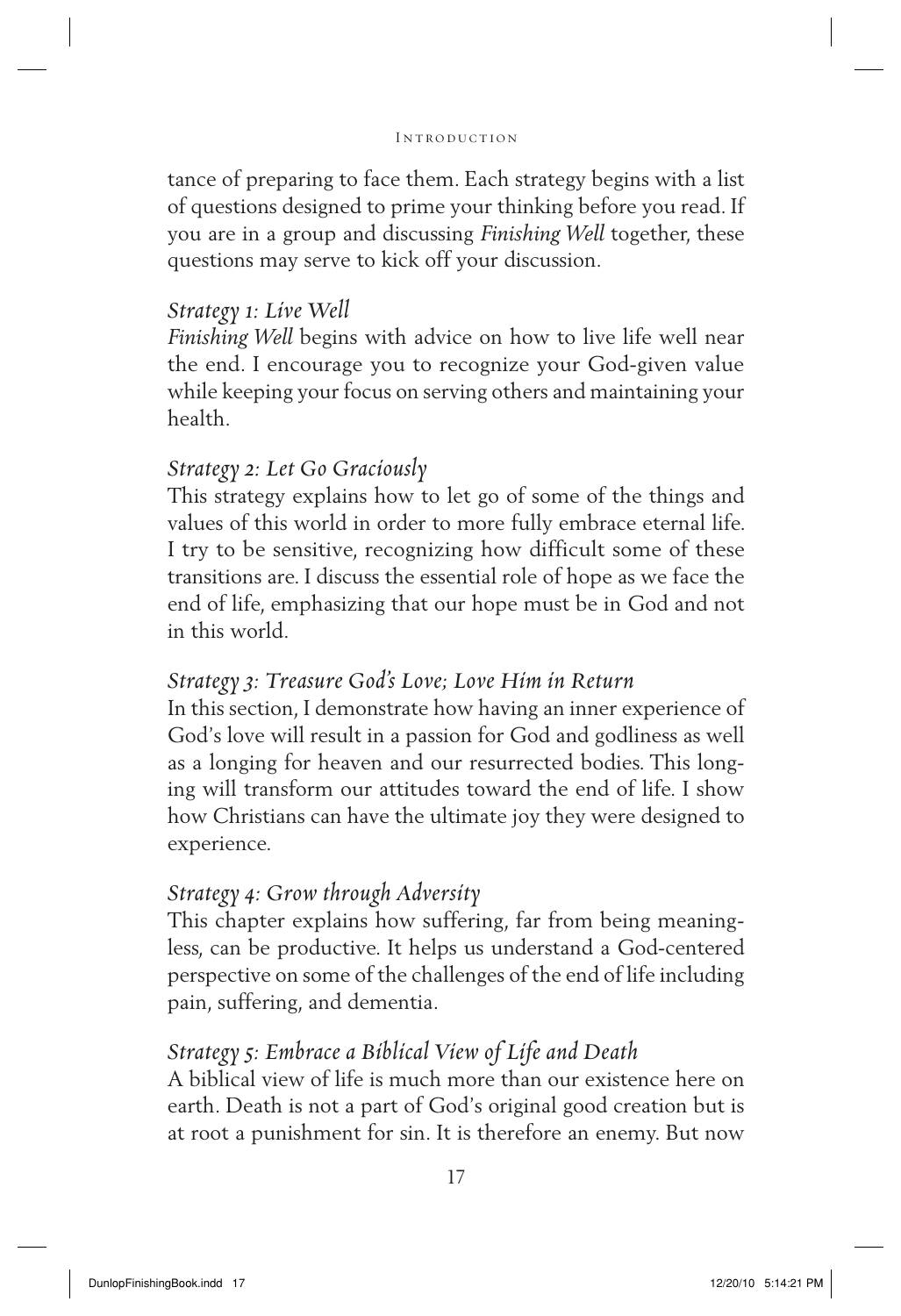it can be a defeated one—one that God uses to lead a Christian to eternal reward.

#### *Strategy 6: Complete Your Agenda*

Dying slowly gives an opportunity to strengthen your relationship with God and seek closure with loved ones. I offer an agenda of things you can do to allow closure with your loved ones and to leave a legacy of godliness.

#### *Strategy 7: Make Appropriate Use of Technology*

Medical technology is a gracious gift from God that allows us to improve and prolong our lives. But it raises tough questions. In this strategy I provide practical guidelines for choosing whether to pursue aggressive life-sustaining treatment.

#### *Strategy 8: Changing Gears from Cure to Comfort Care*

There will come a point when it is appropriate to change the goal of medical care from cure to comfort care, accepting that death will come. This chapter answers the why, when, and how questions that are so difficult. I also discuss advance directives.

#### *Strategy 9: Rest in Jesus*

After proper physical, emotional, and spiritual preparation, death need not be a fight to the finish but a gentle resting in the arms of the Savior as we finally yield complete control to him. But death is not always easy; at times it is nasty and ugly. This strategy helps prepare us for a more difficult end.

 $\mathcal{A}\circ\mathcal{A}$ 

*Finishing Well* concludes with three appendices. The first presents my views on how to maintain health, the second gives guidelines needed when considering specific life-sustaining treatments, and the third advises survivors who must make many decisions while dealing with their own grief.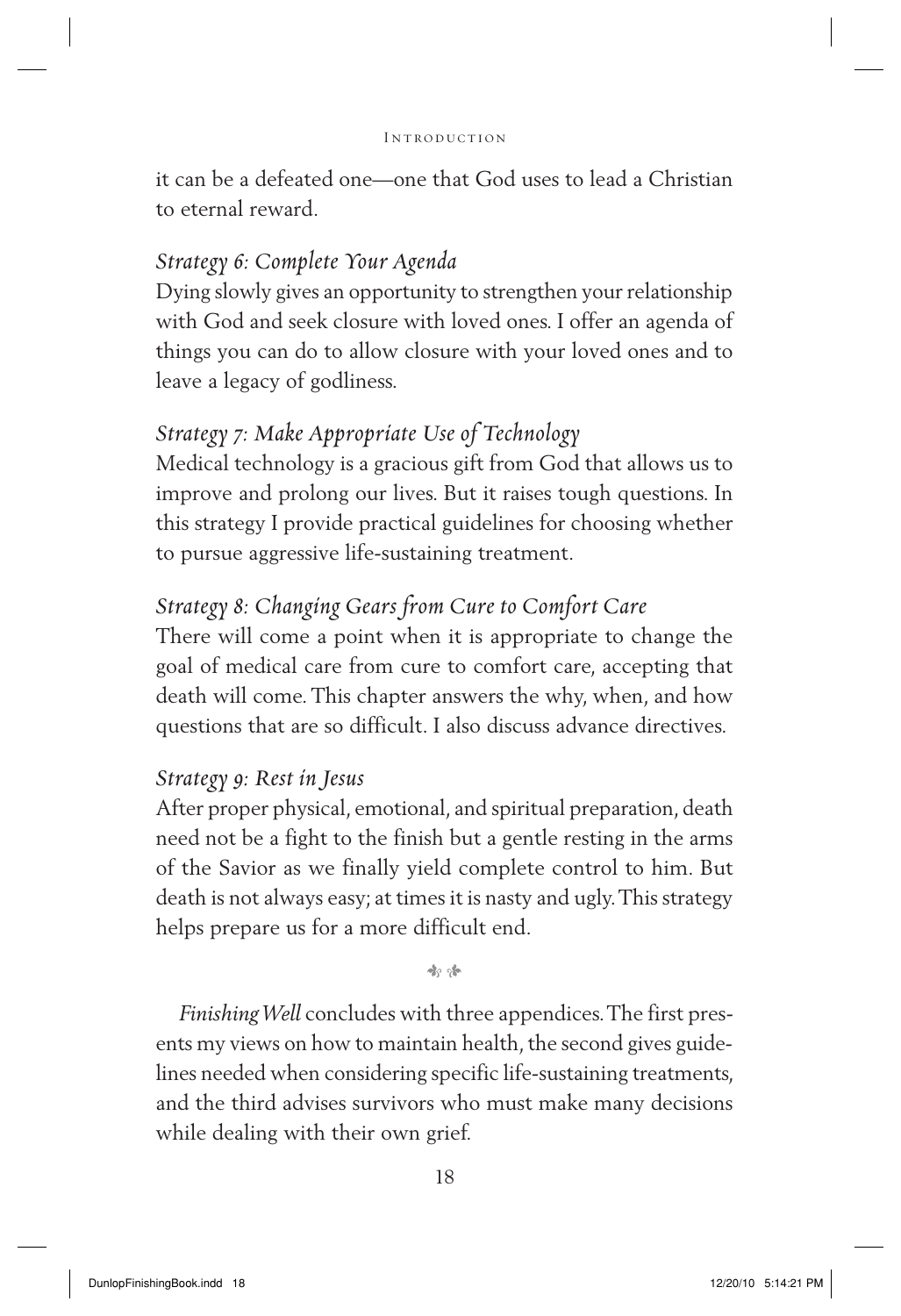#### *An Admission*

In writing these strategies I am trying to idealize some complex issues and situations. Without doubt the end of life can be very difficult. It may sound from this book that I have always handled things well. I have not. I have made, and continue to make, my share of mistakes. As they say, I am still *practicing* medicine.

#### **Prayer**

Even though it is difficult to think about end-of-life issues, I am reminded of what Moses wrote: "So teach us to number our days that we may get a heart of wisdom" (Ps. 90:12). My prayer is that as you reflect on the later days of your life, you will live wisely and recognize your need for God's help in your decisions. I pray that you will have God's wisdom as you approach your later years, allowing you to finish well*.* I encourage you to pray for God's help after you read each strategy. I have included a brief sample prayer with each one. Reflecting on the reasons we as Christians can finish well should also lead us to worship. To facilitate that, I have closed each chapter with a meditation to draw out your heart to God.

I wrote *Finishing Well* with the words of the apostle Paul constantly on my mind: "For from him and through him and to him are all things. To him be glory forever. Amen" (Rom. 11:36). My desire is that, after reading this book, you will recognize God as the origin, means, and goal of your life, and then perhaps "finishing well to the glory of God" will itself be numbered in the "all things" that bring him glory.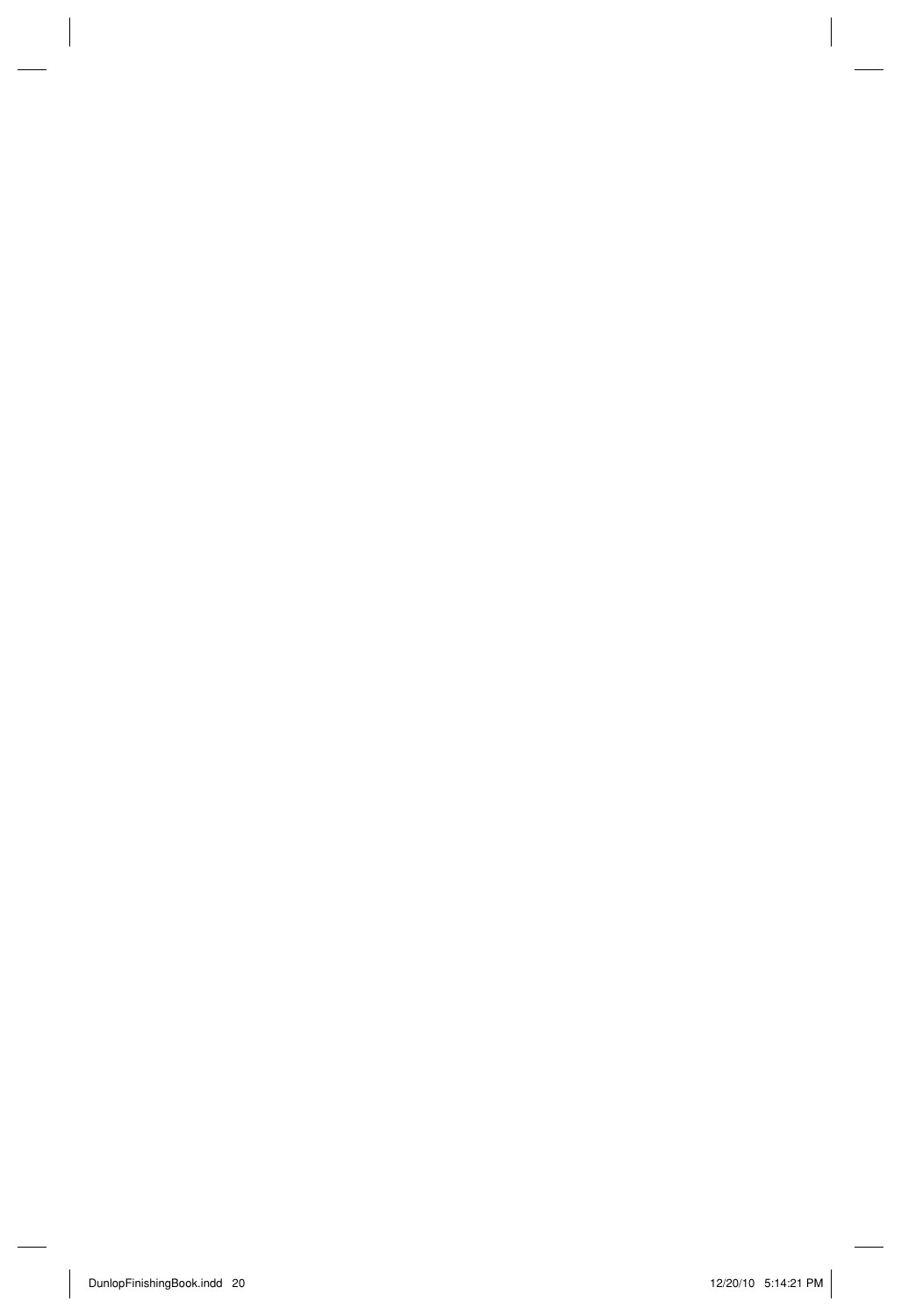- 3. Cultivate and maintain deep friendships.
- 4. Laugh a lot.
- 5. Invest in your health.
- 6. Avoid the things that rob quality from the older years.

Unfortunately, we don't naturally follow these guidelines. To do so requires deliberate planning.

#### *Recognize Your God-Given Value*

My friend in the nursing home had no motivation to get up and get going because he failed to appreciate his value.

In our youth-oriented culture, aging is feared, something to be put off as long as possible. It has been said: "Everyone wants to live a long time, but no one wants to grow old." Our culture values youth, physical beauty, and athletic prowess but does not place much value on the elderly. As persons grow old, they become less like what society most esteems.

Contrast this view of the elderly with that of Scripture. A classic passage is in Leviticus: "You shall stand up before the gray head and honor the face of an old man, and you shall fear your God: I am the LORD" (Lev. 19:32). This strong statement affirms that as we honor the elderly, we are showing reverence for God. Appreciate the significance of this statement: "Gray hair is a crown of glory; it is gained in a righteous life" (Prov. 16:31).

In an insightful book, *Growing Old in Christ*, Richard and Judith Hays summarize well the biblical view of the elderly:

Nowhere in the biblical canon are they pitied, patronized, or treated with condescension. Nowhere is growing old itself described as a problem. Nowhere are elders described as pitiable, irrelevant, or behind the curve, as inactive or unproductive. Nowhere are they, as in so many Western dramas and narratives, lampooned as comic figures.2

It's crucial that we cling to the biblical, not the contemporary, view of the elderly. If we do otherwise, we may compromise our own future. If in your younger years you feel that life for the elderly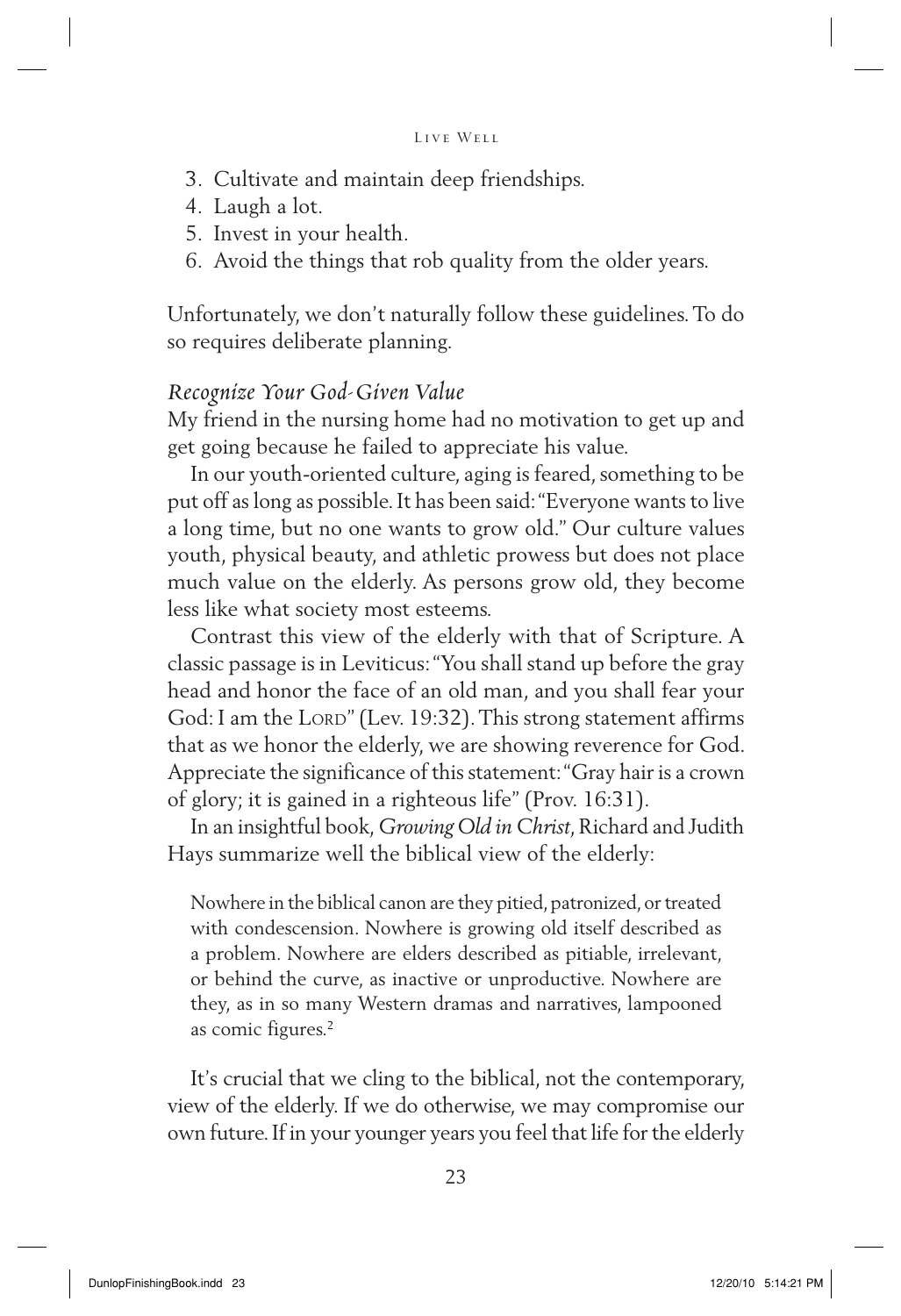is of little value, chances are you will devalue your own life as you get older. Many seniors respond to aging by continually trying to be young. I've seen ads for senior living facilities showing a group out on the ski slopes. There's nothing wrong with such a vigorous picture of life at that age—unless it forces the elderly to deny who they really are and pretend to be something they are not. Our culture's failure to value the aged is pervasive; I have found myself unthinkingly caught up in it. In years gone by I would congratulate ninety-year-olds for appearing to be only sixty. They would always smile and accept it as a compliment. Then, when I came to realize that by doing so I was implying there was something wrong with being (and looking) ninety, I stopped saying such things.

Rather than deprecating age, we ought to recognize the benefits of growing older, seeing old age as being chronologically gifted rather than chronologically challenged. Wisdom is one of those benefits: "Wisdom is with the aged, and understanding in length of days" (Job 12:12). Granted, young people can be wise and older ones can be foolish. But Scripture validates a certain kind of wisdom that only comes through years of experience. Wisdom is not the same as knowledge. Knowledge is an accumulation of facts. Wisdom is the ability to use well the knowledge we have. It includes the ability to set priorities, to assess value, and to see things in larger perspective. If we want knowledge in today's world, we can surf the Internet, but unfortunately that does not buy us wisdom.

Whether we are young, middle-aged, or elderly ourselves, we need to affirm the value of the elderly.

#### *Find Purpose for Each Day*

Those who trust in God should never view any season of life as unproductive, even the last stage. So, wrote the psalmist:

The righteous flourish like the palm tree and grow like a cedar in Lebanon. They are planted in the house of the LORD; they flourish in the courts of our God. They still bear fruit in old age; they are ever full of sap and green. (Ps. 92:12–14)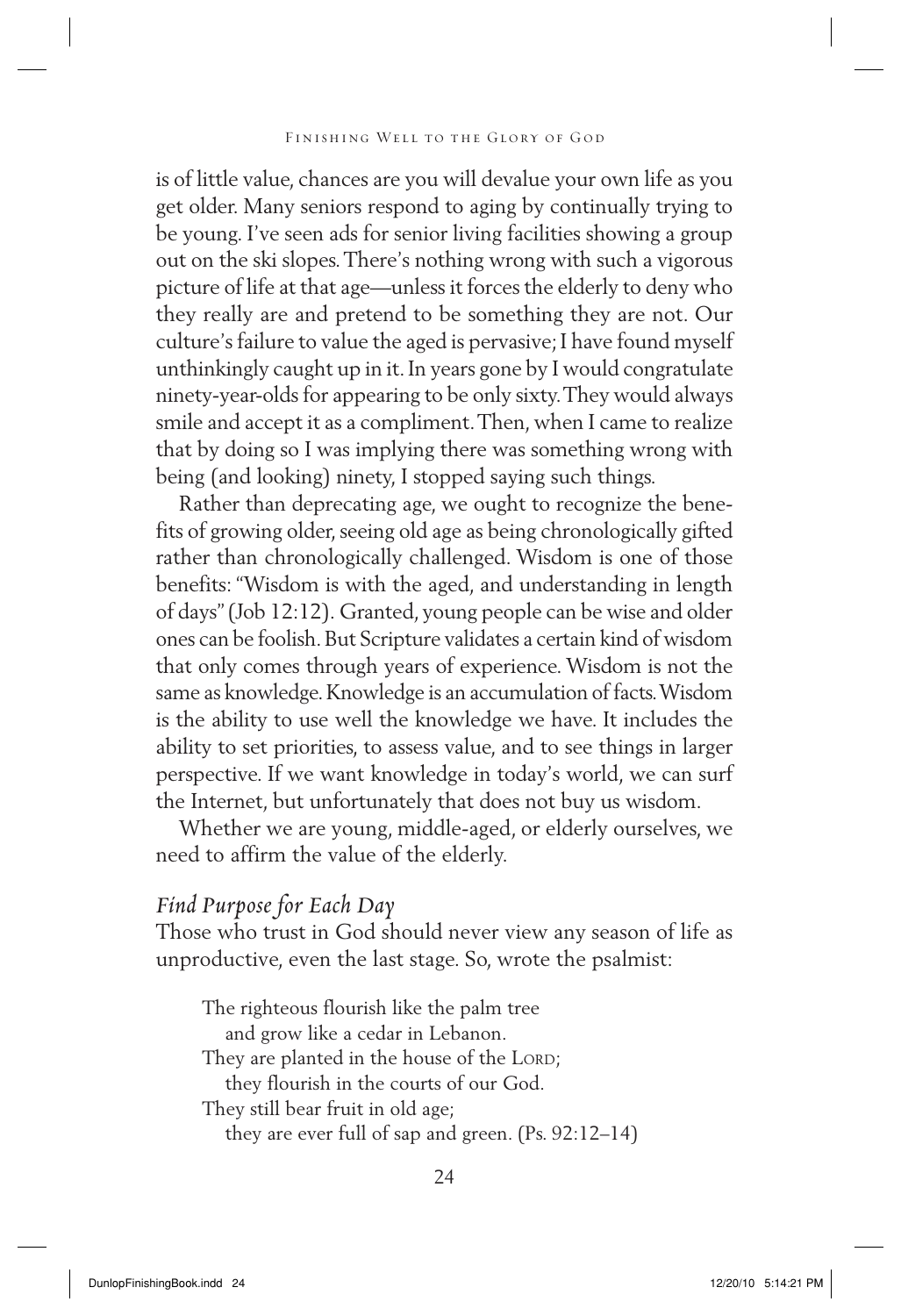In this passage the godly are characterized by endless vigor. The older years are a time for accomplishment, not a time to sit back and relax. They are an opportunity to do spiritual work. The adage "carpe diem" (seize the day) pertains to all ages. Remember my second rule for retirement: "Go to bed every night knowing that you helped someone." God has a purpose for you to fulfill each day of your life. As we age, however, his purpose for us will undoubtedly change. I may not be serving at my office, giving lectures, or writing books. I may be less involved in things that require physical strength and more committed to quieter activities like praying and encouraging others. Those activities may be more important in God's eternal kingdom than the things I am currently doing. As members of Christ's church we are to be involved in its mission. As part of the body of Christ we are to do his work in the world. That does not mean we need to continue to work at our vocation or even that we need to have a paying job. None of the Bible's commands that tell us to serve are age specific. We read about all believers having spiritual gifts.<sup>3</sup> That surely includes the elderly.

Consider how the apostle Paul viewed his life:

For to me to live is Christ, and to die is gain. If I am to live in the flesh, that means fruitful labor for me. Yet which I shall choose I cannot tell. I am hard pressed between the two. My desire is to depart and be with Christ, for that is far better. But to remain in the flesh is more necessary on your account. Convinced of this, I know that I will remain and continue with you all, for your progress and joy in the faith, so that in me you may have ample cause to glory in Christ Jesus, because of my coming to you again. (Phil. 1:21–26)

Facing execution at the hands of Nero, Paul had no idea how long he would live. He wrestled with a basic quandary: was he to hope to go on living, or should he hope to die soon and go to be with his Lord? He chose to hope to go on living because he saw purpose in doing so. His remaining days would be spent encouraging the Philippian Christians in their spiritual walk.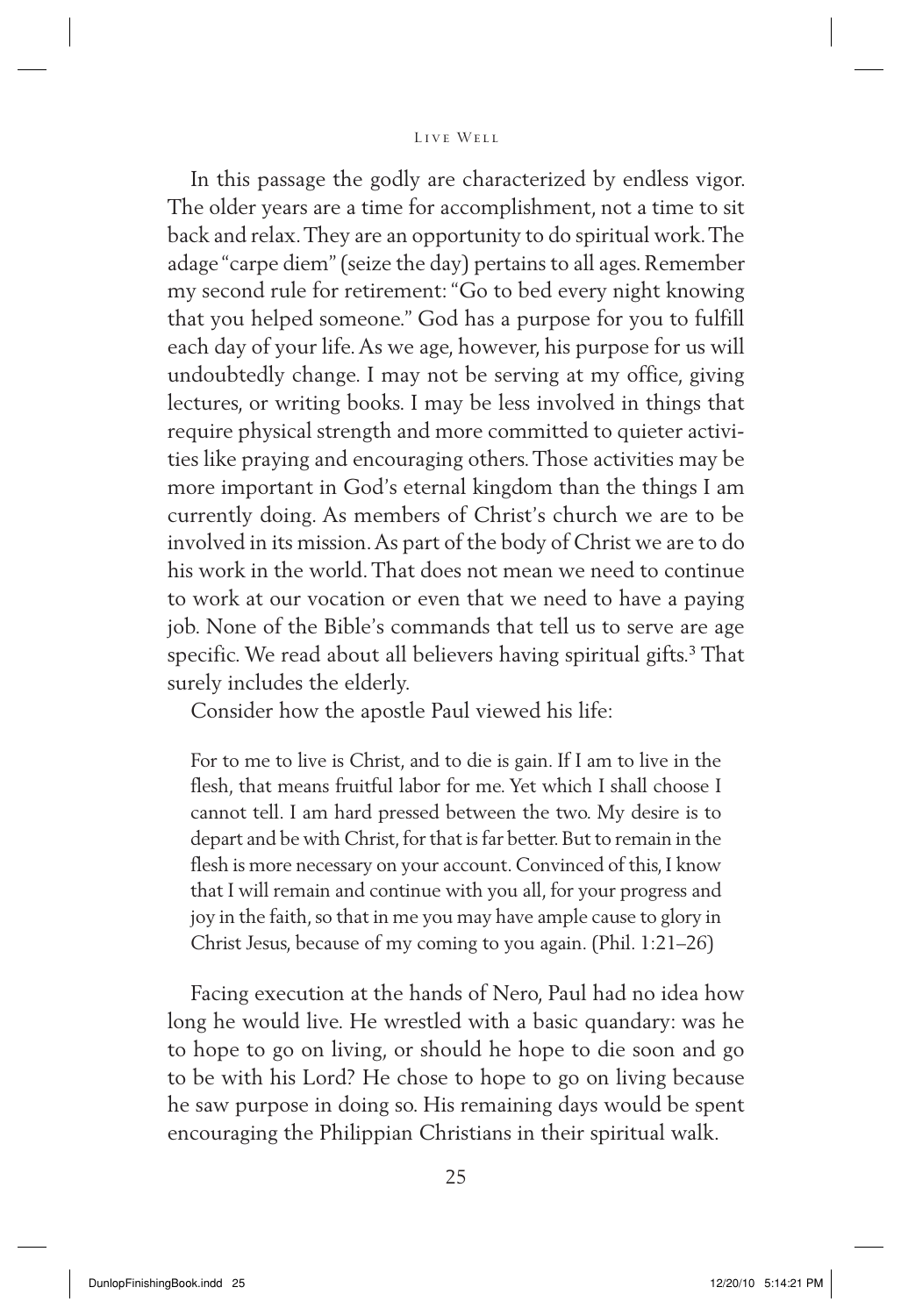Paul displayed the same attitude in 1 Corinthians 15 where he wrote concerning the resurrection of the body. He longed for this new body which he would have in heaven, freed from the constraints of his deteriorating physical health and strength. He described in glowing terms the resurrection that lay ahead for believers. Yet he did not conclude that we should idle away our lives dreaming of this glorious future. Instead, he challenged, "Therefore, my beloved brothers, be steadfast, immovable, always abounding in the work of the Lord, knowing that in the Lord your labor is not in vain" (1 Cor. 15:58).

The apostle Peter laid down the same challenge, even when writing to people who were suffering. To them he wrote: "Therefore let those who suffer according to God's will entrust their souls to a faithful Creator while doing good" (1 Pet. 4:19). Realizing that their suffering was not an accident but according to God's will, they were to put themselves in God's hands and through their suffering learn more about his faithfulness. In addition, they were to "continue to do good"! That life was tough did not excuse them from being out on the front lines serving the Lord.

Joni Eareckson Tada, herself paralyzed, has helped others see that no matter how desperate our situation, we must find some purpose in continuing to live. She spoke by telephone to a young woman who was severely debilitated and confined to bed: "What purpose can I possibly have?" the young woman asked Joni. Without hesitation, Joni answered. Having found that the young woman knew many Scriptures by memory, Joni suggested she could quote passages of the Bible to others. "You can encourage those who visit you or those you speak to on the phone. . . . Besides this," Tada continued, "you can offer others an opportunity to serve and encourage you."4

I am often asked to speak to groups of younger Christians about the issues of aging. I frequently ask those in the audience who had been significantly impacted in their spiritual lives by a grandparent or another senior to raise their hands. I am always impressed with how many hands go up. I remember my own grandmother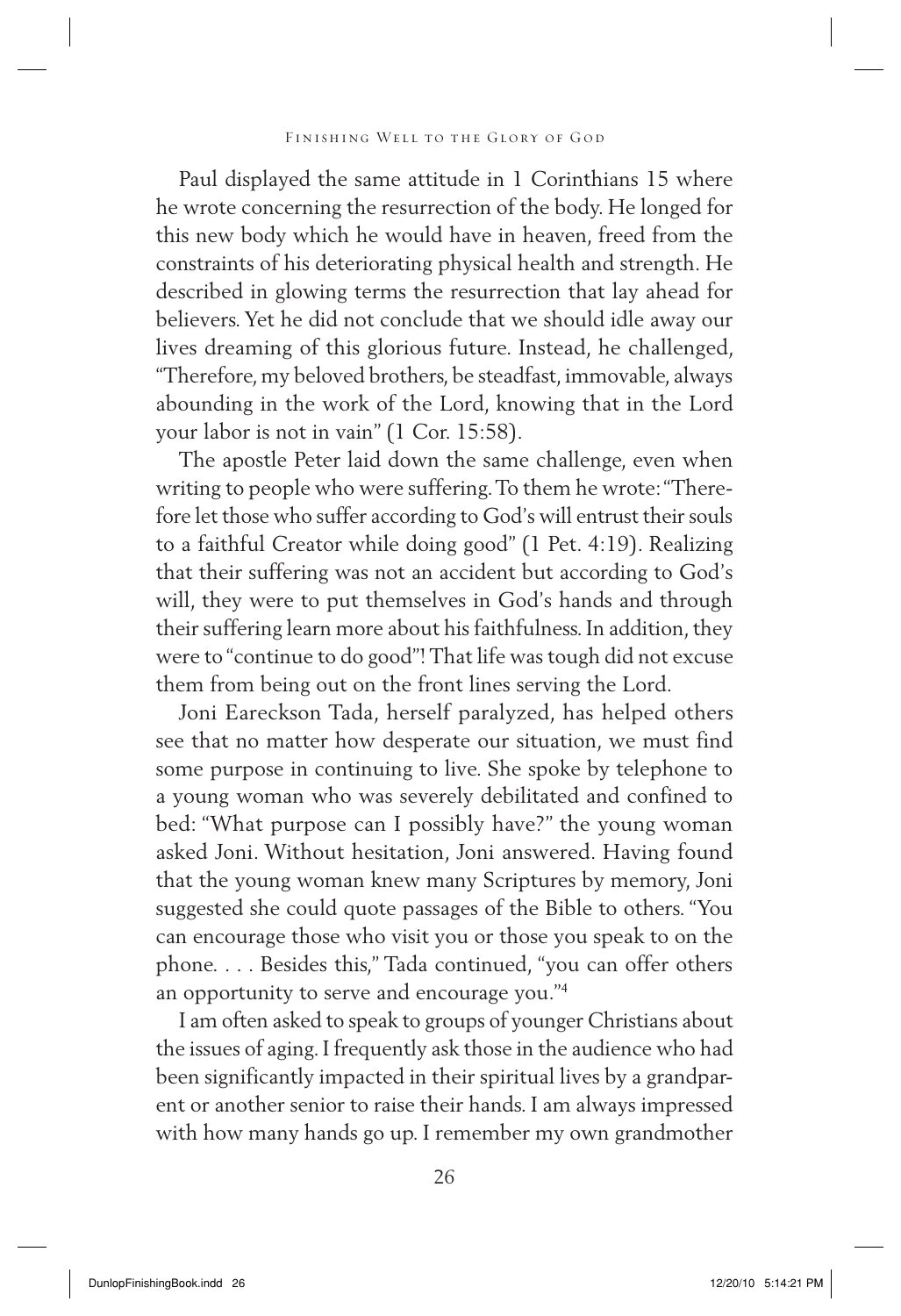repeatedly reminding me of one verse from the Old Testament: "For those who honor me I will honor . . ." (1 Sam. 2:30).

The Bible is replete with illustrations of seniors making significant contributions, some very near the end of their lives. At age eighty, Moses led the people of Israel from Egypt to the Promised Land. Then there were Abraham and Sarah who, well past the reproductive years, gave birth to their son Isaac. King David made preparations for Solomon to build the temple just prior to his death. Elizabeth, married to an aging Zacharias, gave birth to John the Baptist. Anna and Simeon were at the temple to welcome the predicted Messiah. The apostle John received the Revelation of Jesus Christ when he was over ninety years old.

Perhaps the greatest example of doing good as the end of life approaches is that of our Lord Jesus himself. In the last days of his life he met with his disciples, served them by washing their feet, and instituted the Lord's Supper. In the garden he healed the ear of the High Priest's servant. From the cross he provided for his mother and offered forgiveness to his assailants. Jesus was not focused on his own suffering but considered the needs of others.

Unfortunately, as motivated as some people are to continue to serve others in their later years, they are simply unable to do much. For physical, mental, emotional, or even spiritual reasons, many are limited. When we encounter others facing such limitations, we who are active and involved should be slow to criticize. What is important is that they are serving to the limit of their capabilities. They may be expending more of their maximal capacity than others who seem to accomplish much more.

For as long as God gives us life and abilities, he has a purpose for us to fulfill each day. It is simply our job to find it and to make sure that we are living for Christ and his kingdom.

#### *Cultivate and Maintain Deep Friendships*

In younger days we may value activity more than relationships. What we have done, what we are presently doing, and what we intend to do will often define our identity and reflect our values. As we age, we tend to value these activities less and our relation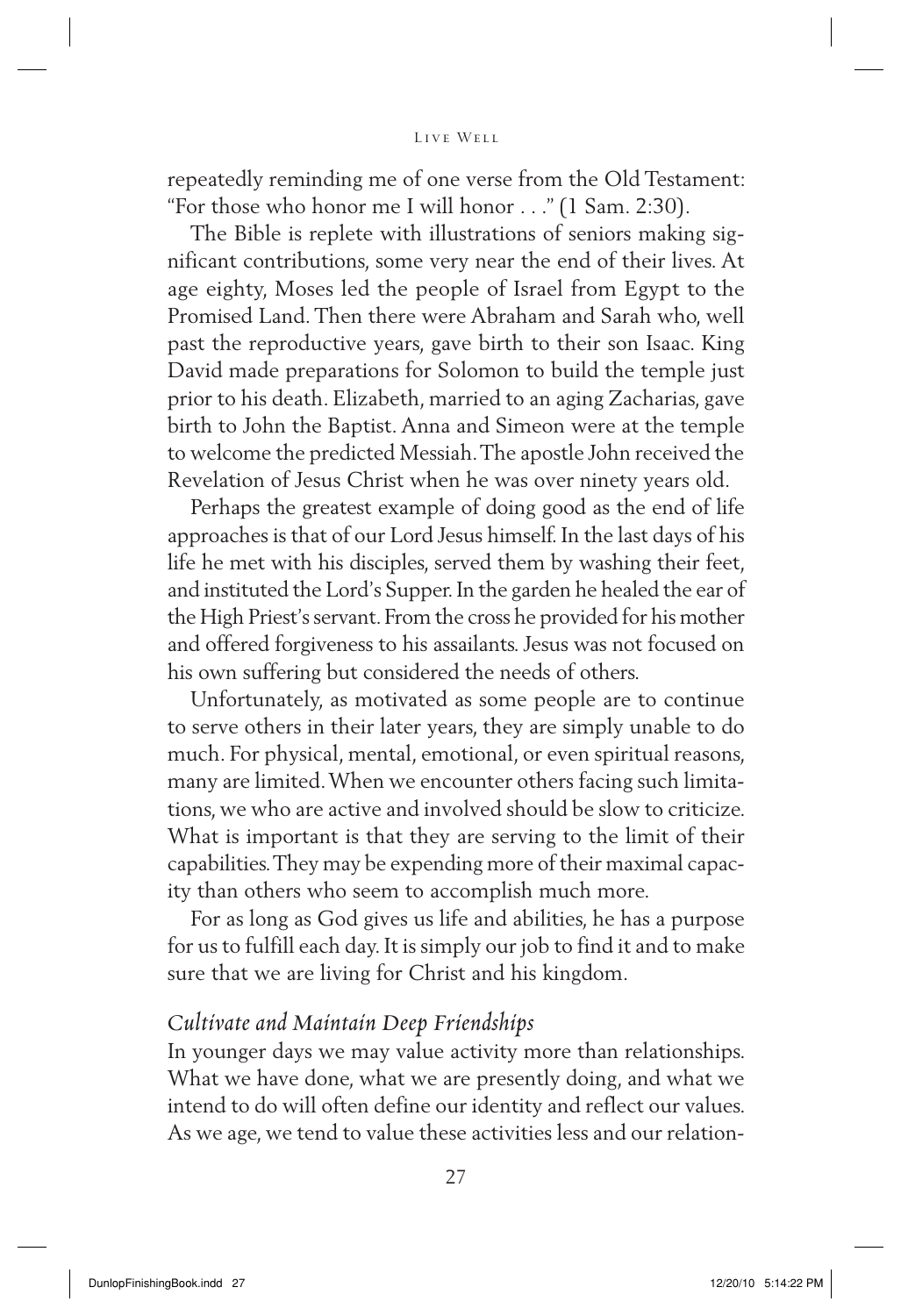ships more. I was impressed that as my dad got older, he talked less about his accomplishments and more about his children, his wife, and his friends. By doing so, he was demonstrating a much wiser and perhaps more biblical value system. After all, as one of my good friends frequently remarks, "People are the only things on earth that God will take to heaven."

Family is often the main source of satisfying relationships. As we age, we must take particular care to nurture close loving relationships with our family. The adage "Be nice to your kids for they will choose your nursing home" has a grain of truth in it. But far beyond the benefits to you will be the legacy that you can leave your children and grandchildren. Nevertheless, family relationships are not enough. We need to cultivate deep friendships within our peer group. Studies have documented a mortality benefit for seniors who maintain deep friendships.5 I love to see a group of four men (all of whom are my patients) meeting daily for coffee at the local McDonald's "solving the problems of the world." It is not wise for couples to do all of their socializing with themselves or with other couples. When one of them is gone, the survivor needs an established support group.

Christians should build their friendships on the biblical idea of fellowship (often translated from the Greek word *koinonia* in the New Testament), which presents a picture of meaningful interdependence and involvement in the lives of one another. Paul is explicit in what he meant by this when he wrote to the Galatians: "Bear one another's burdens, and so fulfill the law of Christ" (Gal. 6:2)*.* Note this is a command, not a suggestion.

For believers, much of this deep fellowship should take place in small groups within a church. Many churches have groups that help promote fellowship specifically among seniors. If your church does not have this type of group, you may want to consider starting one. You may also choose to develop deep friendships with those who are not Christians.

Bible studies for seniors abound. These are splendid ways not only to provide a social outlet but also to encourage the saints in their walks with the Lord. I am impressed every Sunday night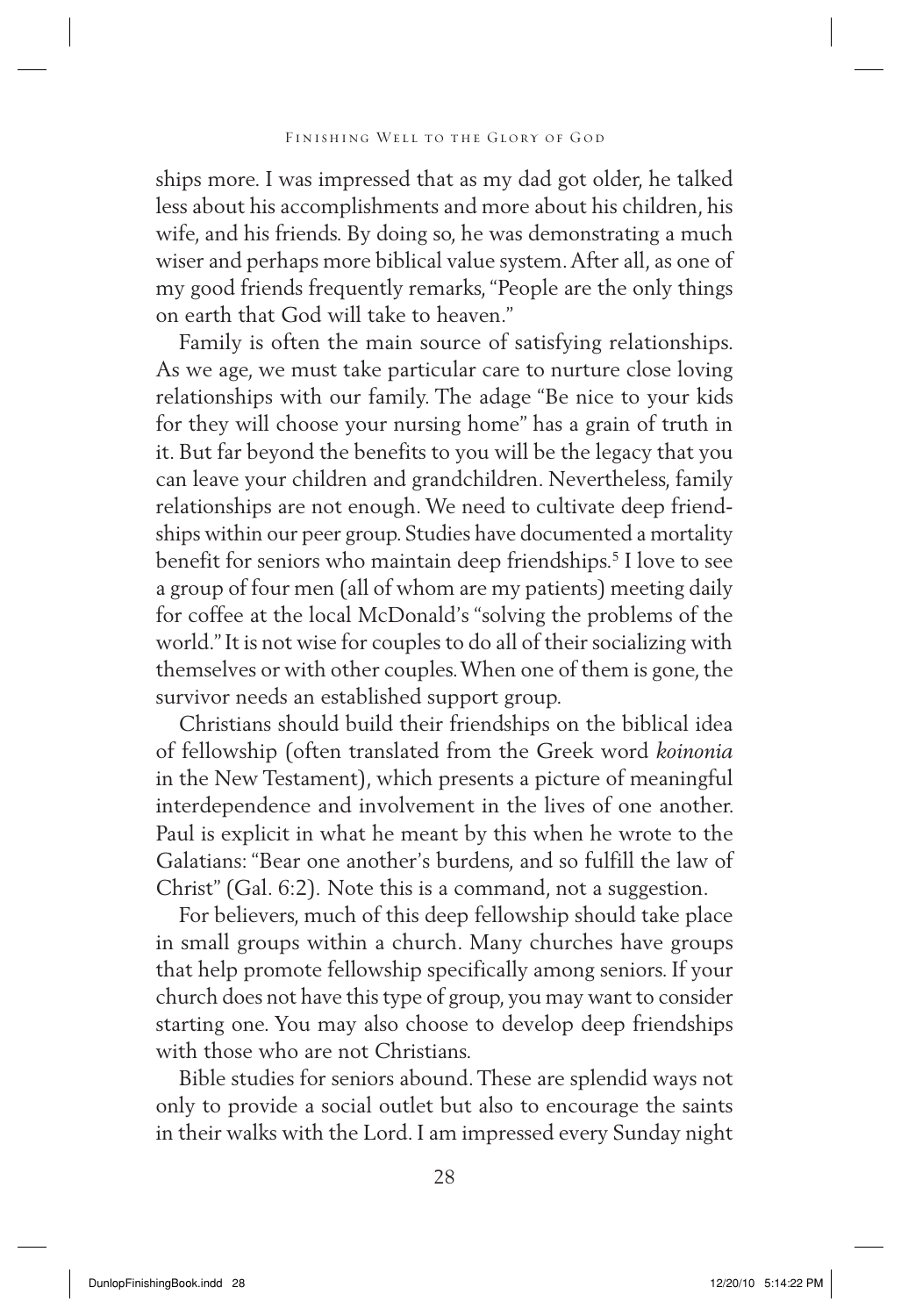when I talk to my eighty-nine-year-old mother about how she is preparing for her Bible study the next morning, which she attends with other residents of her retirement community. I often meet friends for breakfast at a restaurant near the hospital where I start my workday. Two mornings a week I see a group of seniors from the community gather there for a time of Bible study. Some of the group leaders are seniors themselves, but others are younger people. They are all doing a great service.

As I observe my older friends, I also see the necessity of developing friendships across generational lines. Younger people need the wisdom and support of the elderly, and the elderly need the energy and opportunity to serve the younger. I do not believe that the trend in many churches to isolate the elderly to their own peer group is healthy. The psalmist agreed:

Young men and maidens together, old men and children!

Let them praise the name of the LORD, for his name alone is exalted; his majesty is above earth and heaven. (Ps. 148:12–13)

Our church puts a great emphasis on small groups. Most of them include people of similar age. However, at least once a quarter we have a social activity that crosses all generational boundaries. That is good.

Relationships contribute a lot to the quality of our lives in the later years. We need to keep that in mind when we have to face difficult choices in our later years. These include our living situation and how we spend our time. We must choose our friendships carefully and cultivate them well.

#### *Laugh a Lot*

It's healthy for seniors to laugh and enjoy life with good friends. Ecclesiastes encourages "a time to weep, and a time to laugh; a time to mourn, and a time to dance" (Eccles. 3:4)*.* Ed Creagan, a Mayo Clinic physician, has done a lot of careful thinking about